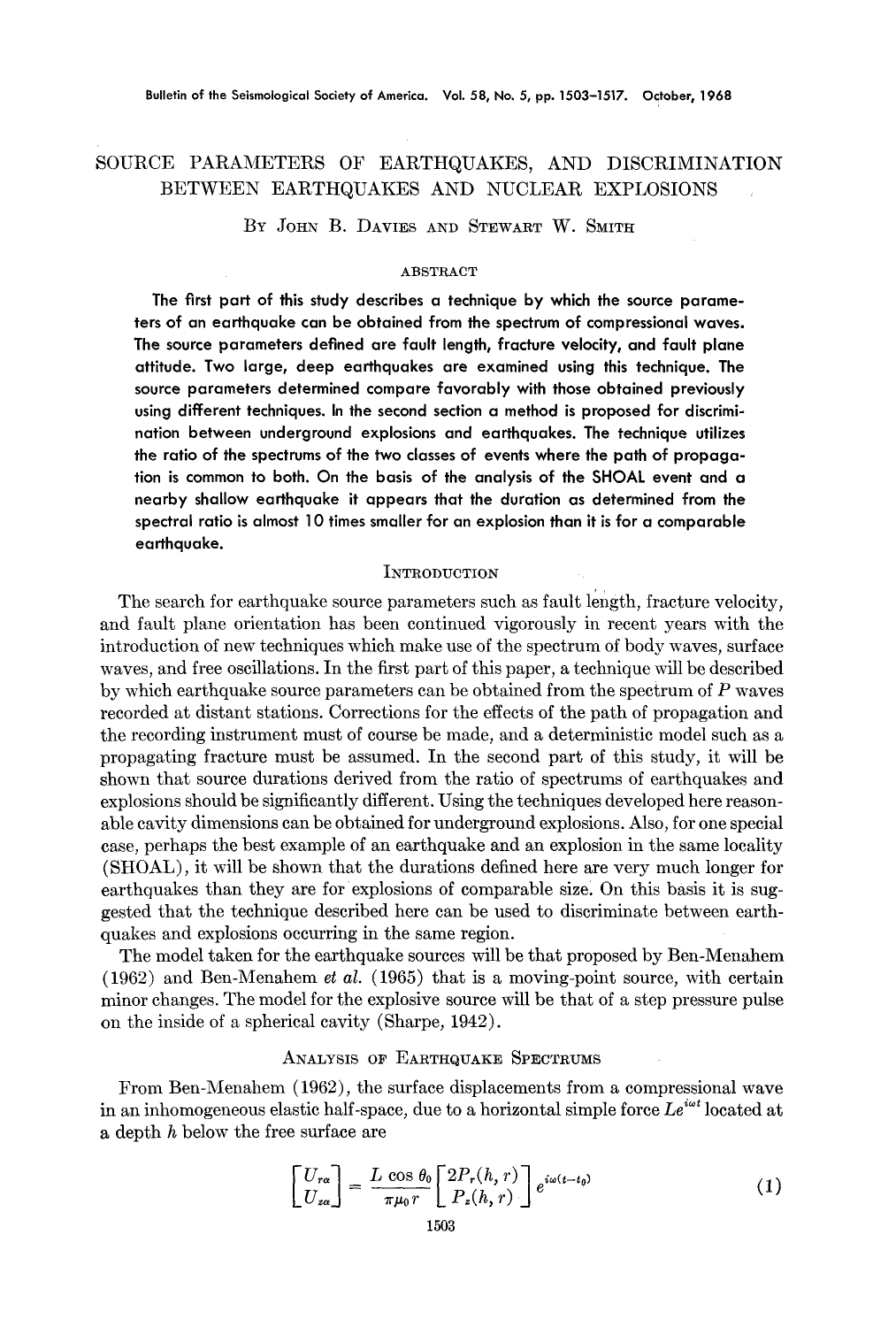where there is no phase difference between radial and vertical components and where  $r_0$  is the distance from source to point of observation

 $\theta_0$  is angle between ray and force direction

 $\mu_0$  is Lame constant

to is travel time along seismic ray

 $P_r$ ,  $P_s$  are complex reflection coefficients.

Now at a certain time  $t = 0$ , the source moves in the plane parallel to the free surface in the direction of the simple force (x direction), with a constant speed  $U_f$ , from  $x = 0$ to  $x = b$ , radiating as it moves. We assume the fracture velocity  $U_f$  to be less than the compressional wave velocity  $U_p$  at the depth h. c:



Fig. 1. & moving horizontal force in a medium with a weak velocity gradient (from Ben-Menahem, 1962).

The integrated far-field at the point of observation  $M$  on the free surface of an inhomogeneous sphere (Figure 1) is then

$$
\begin{bmatrix} U_{r\alpha} \\ U_{z\alpha} \end{bmatrix} = \frac{1}{b} \int_0^b \begin{bmatrix} U_{r\alpha}(\xi) \\ U_{z\alpha}(\xi) \end{bmatrix} e^{-i\omega\xi/\mathcal{U}_f} d\xi \tag{2}
$$

to the first order we have

$$
t_0(r) = t_0(r_0) - \frac{\xi}{U_p} \sin \eta_0 \cos \theta_0 + O\left(\frac{b}{r_0}\right)
$$
 (3)

where r is distance from point  $\xi$  on line source to point of observation  $\eta_0$  is the angle of the source between the vertical and the ray.

This differs from Ben-Menahem's result (1962) where he takes  $U_p$  to be the com-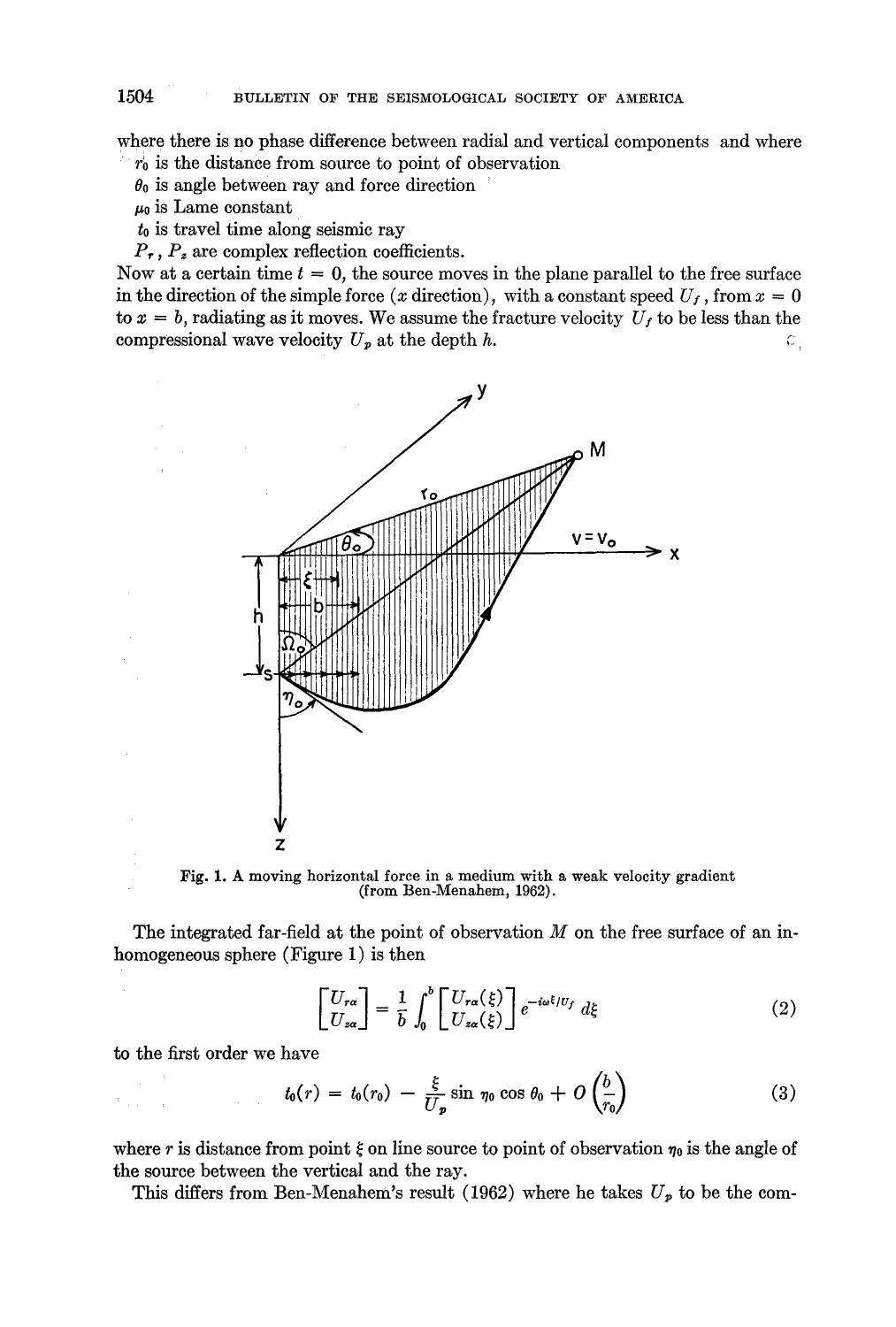pressional wave velocity at the free surface. From the diagram shown in Figure 1, it can be seen that the above is the correct expression. Then

$$
\cos \theta \left[ \frac{P(r)}{r} \right] = \cos \theta_0 \left[ \frac{P(r_0)}{r_0} \right] + O\left(\frac{b}{r_0}\right). \tag{4}
$$

Neglecting terms of order  $(b/r_0)$  in amplitude and phase, we have

$$
\begin{bmatrix}\nU_{r\alpha} \\
U_{z\alpha}\n\end{bmatrix} = \frac{L \cos \theta_0}{\pi \mu_0 r_0} \begin{bmatrix}\n2P_r(h, r_0) \\
P_z(h, r_0)\n\end{bmatrix} \frac{\sin X}{X} e^{-iX} e^{i\omega(t - t_0)}\n\tag{5}
$$



Fig. 2. Geometry of source elements and relative position of station on the free surface (from Ben-Menahem, Smith and Teng, 1965).

where

$$
X = \frac{\omega}{2} \left( \frac{b}{U_f} - \frac{b}{U_p} \sin \eta_0 \cos \theta_0 \right).
$$
 (6)

If the source moves along a general fault plane, as in Figure *2,* we have

$$
X = \frac{\omega}{2} \left\{ \frac{b}{U_f} - \frac{b}{U_p} \left[ |\cos p| \cos (\theta - \eta) - \sin p \cot i_{h} \right] \right\}
$$
 (7)

or

$$
X = \pi f[T_f - T_p g(\theta, \eta, p, i_h)]
$$

where

$$
g(\theta, \eta, p, i_h) = |\cos p| \cos (\theta - \eta) - \sin p \cot i_h
$$

$$
\omega = 2\pi f
$$

fracture duration

$$
T_f = b/U_f
$$

compressional duration

$$
T_p = b/U_p.
$$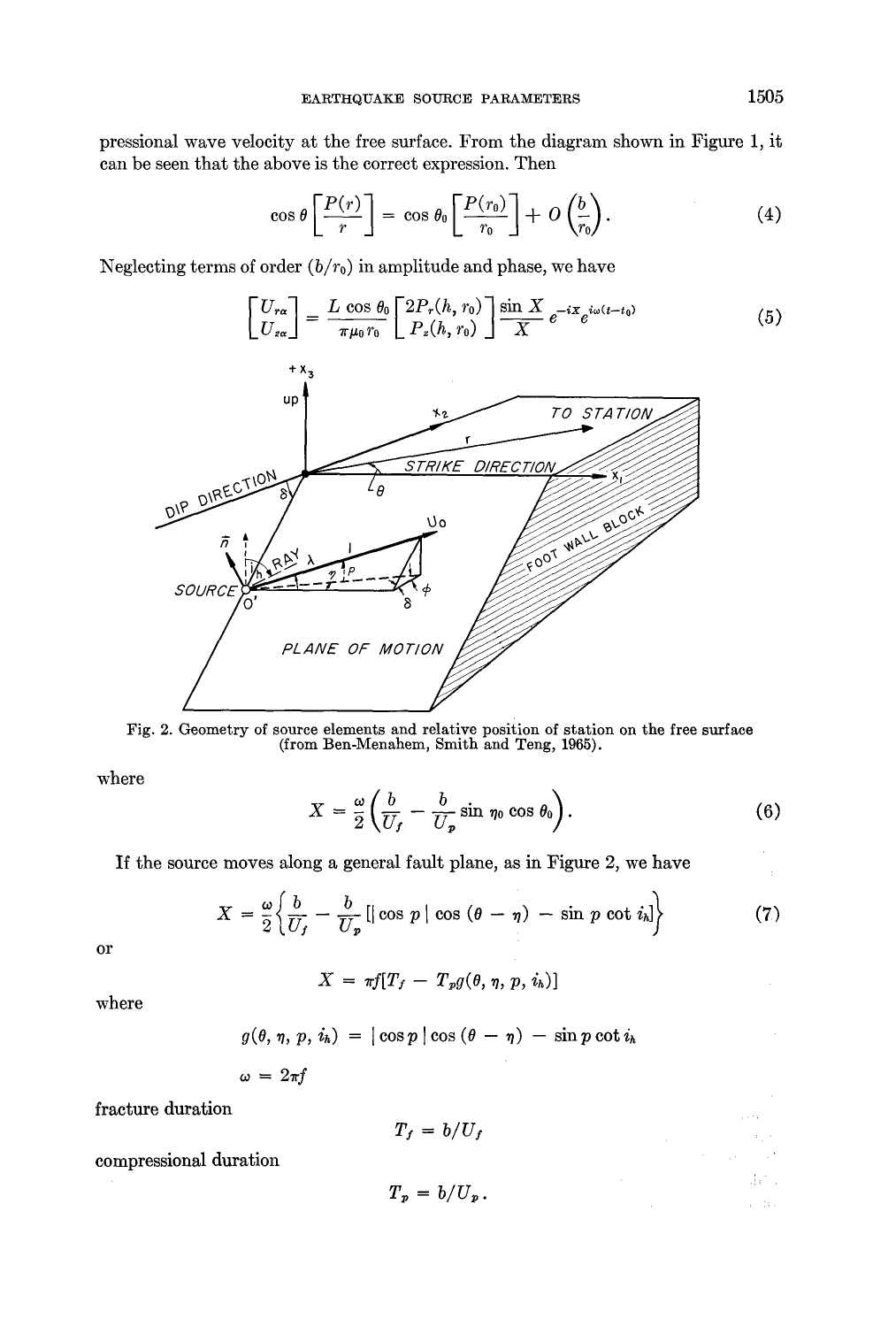It should be noted that the compressional duration  $T_p$  is just the travel time of a P wave along the fault. It does not imply that a process involving compression actually occurred over this interval of time. Now put  $X = \pi fT$  and as we measure only the azimuth of the station relative to the source, we define *a,* the relative azimuth, as  $a = \theta - c$ , where c is an angle to be obtained from the source parameter solution. Thus

$$
T = T_f - T_p[\{\cos c \cdot \cos \lambda + \sin c \cdot \sin \lambda \cdot \cos \delta\} \cos a \cdot \sin i_h
$$

$$
- \{\sin c \cdot \cos \lambda - \cos c \cdot \sin \lambda \cdot \cos \delta\} \sin a \cdot \sin i_h
$$

$$
- \{\sin \lambda \cdot \sin \delta\} \cos i_h]
$$
(8)

where  $T$  is termed the duration of the source.

So far, we have assumed the source to be a moving point force emitting a continuous wave of the form  $Le^{i\omega t}$ . As we are concerned with an earthquake source, we will consider a moving double-couple point source and not a moving point force. Also, as the information used is long-period, this double-couple point source can be taken to have a time dependence equivalent to a differentiated step function, which is a Dirac delta function, i.e.,  $L\delta(t)$ . Implicit in this assumption is that each point of our distributed source exhibits a stress relaxation over a time short compared with the period of waves used in this analysis.

Thus, after removing the effects of path and recording, the spectrum of the displacement  $P$  pulse can be represented by

$$
\begin{bmatrix} U_{r\alpha}(f) \\ U_{z\alpha}(f) \end{bmatrix} = \begin{bmatrix} c_r \\ c_z \end{bmatrix} \frac{\sin(\pi fT)}{\pi ft} e^{-i\pi fT}.
$$
 (9)

The spectrum of the vertical component of the velocity time function is then

$$
V(f) = \frac{2c}{T} \sin \left(\pi f t\right) e^{-i\pi f T} \tag{10}
$$

where  $c$  is a real constant. This spectrum will only be known in a finite range of frequency.

Now if the source model proposed is approximately correct there should be a value of the parameter  $T$  for which the theoretical spectrum is a best fit, in some sense, to the experimentally determined spectrum. Since it is the oscillation or ripple in the spectrum that contains the information about the parameter  $T$ , we should be able to estimate the period of this ripple by taking its spectrum, and thus determine T. This operation would return us to the time domain if it were not for the fact that in isolating the ripple prior to taking its spectrum we may modify the original spectrum by removing its mean value or subtracting a linear trend. Bogert et *al* (1962) used paraphrased terms to try to avoid confusion in applying time series terminology to operations on the spectrum of a time series. In their terminology the spectrum of a function of a spectrum would be referred to as a eepstrum, and the variable would be called the quefrency, which will have the dimensions of time. The information about this ripple can be obtained from the complex spectrum of the original spectrum. Alternatively, it could be obtained independently from either the real or imaginary part alone. Although its presence has not been explicitly accounted for, it seems dear that noise would seriously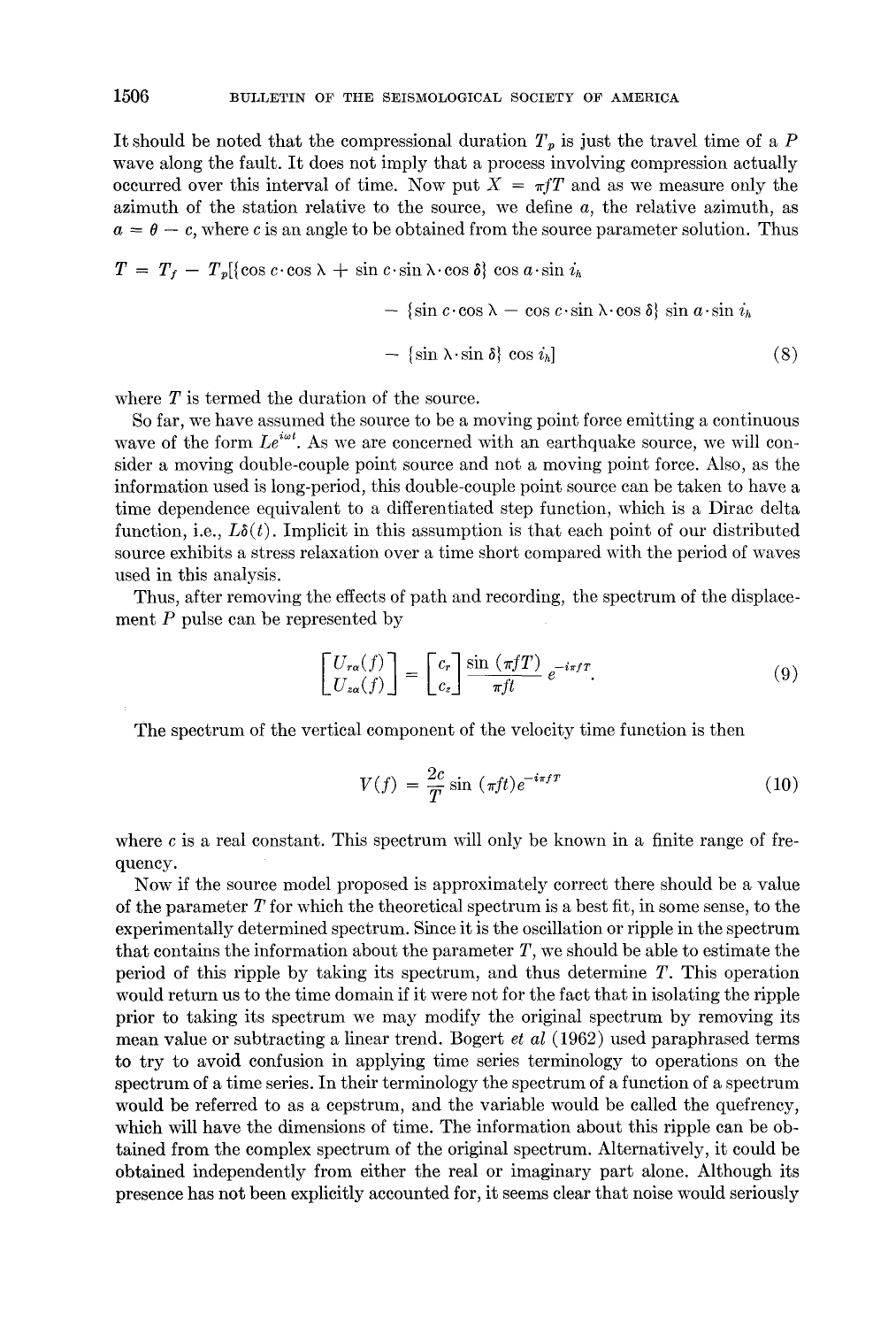affect the results of such calculations. If, however, significant noise is present, the results for the duration T determined independently from the real and imaginary parts of the spectrum would probably be inconsistent. We have computed T in both ways and insisted on consistent results before accepting the data. Taking the real part of the velocity spectrum given in equation 10 and removing the mean we get

$$
R_e[V(f) - \bar{V}] = \frac{c}{T} \sin (2\pi fT).
$$

Setting this function equal to zero for frequencies greater than  $F$ , that is outside the frequency range where we have data and taking the Fourier sine transform we obtain

$$
Q_r(q) = \frac{c}{T} \int_0^r \sin(2\pi f T) \sin(2\pi f q) df
$$

and

$$
Q_r(q) = \frac{cF}{2T} \left[ \frac{\sin 2\pi F(q-T)}{2\pi F(q-T)} - \frac{\sin 2\pi F(q+T)}{2\pi F(q+T)} \right].
$$

This function has a peak at the positive quefrency equal to the duration T.

Similarly, taking the imaginary part of the velocity spectrum, removing the mean, and performing a Fourier cosine transform between the band limits, we have

$$
Q_i(q) = \frac{cF}{2T} \left[ \frac{\sin 2\pi F(q-T)}{2\pi F(q-T)} + \frac{\sin 2\pi F(q+T)}{2\pi F(q+T)} \right].
$$

This function  $Q_i(q)$  also peaks at a quefrency corresponding to the duration T. Thus, two values of the duration are obtained, with a mean duration taken from these two.

Alternatively, we could put the velocity spectrum in the form

$$
V(f) = \frac{2c}{T} 2i(1 - e^{-i2\pi fT}).
$$
\n(11)

After removing the non-oscillating term

$$
V(f) = \frac{2c'}{T} 2i e^{-i2\pi fT}.
$$

Now, performing an exponential Fourier transform

$$
Q'(q) = \frac{4ic'}{T} \int_0^r e^{-i2\pi f T} e^{+i2\pi f q} df
$$

and taking the imaginary part

$$
Im[Q'(q)] = \frac{4c'F}{T} \left[ \frac{\sin 2\pi F(q-T)}{2\pi F(q-T)} \right].
$$

This function similarly has a peak at a quefrency equal to the duration T.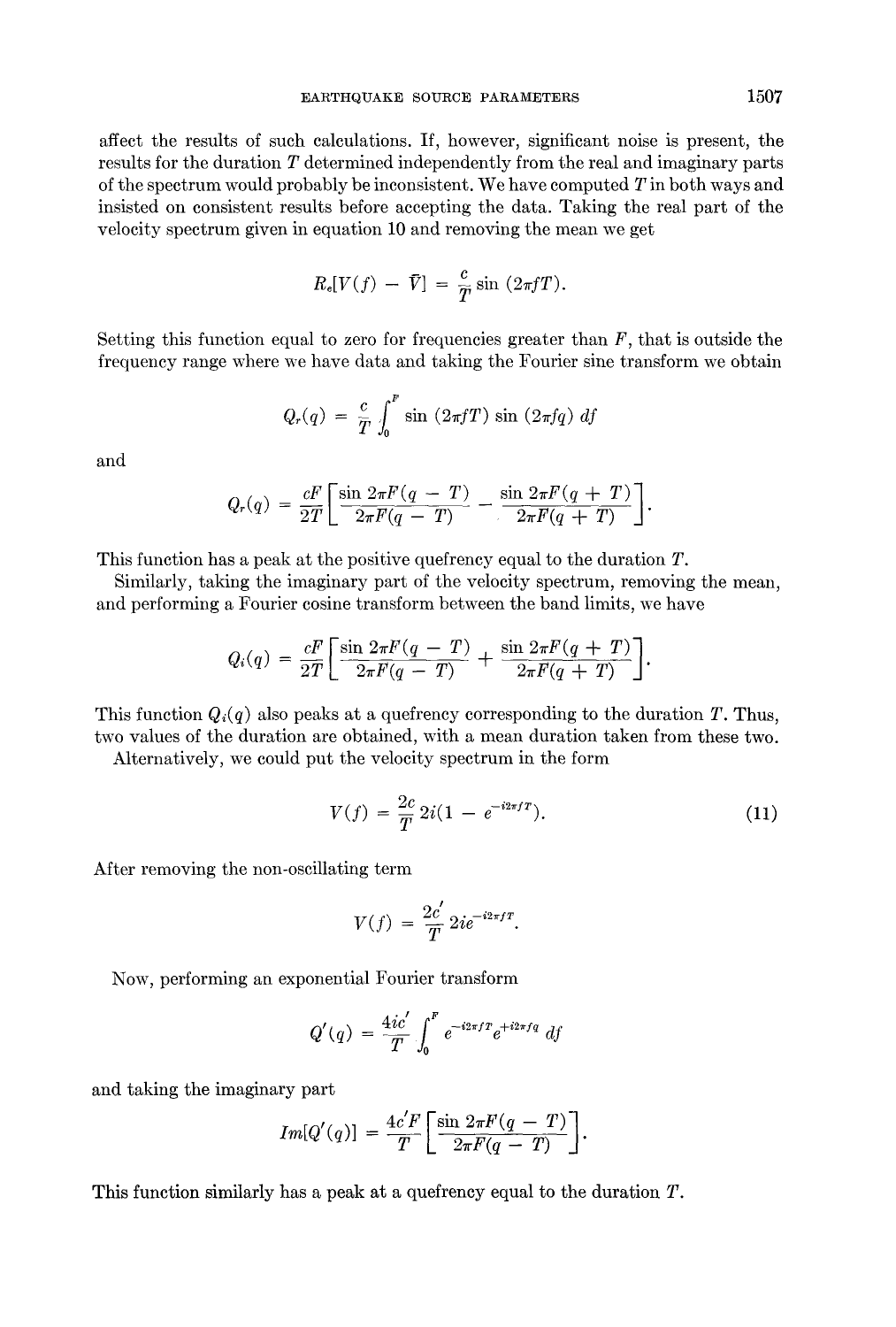The advantage of the first method over the exponential transform is that some qualitative feel for the errors inherent in these analyses can be obtained.

As all operations above have been linear, it is thus possible to design a linear filter to operate on the observed seismogram to obtain the identical time function which is called here the quefrency cepstrum. The word cepstrum is used however to emphasize that the time function obtained has to be interpreted differently from a normal seismogram. The peak at the duration  $T$  indicates the length of the initial impulse and not that the maximum displacement or velocity occurred at this time. We will thus use the idea of cepstrum in this context only. We can now take the equalized spectrum of compressional waves, perform either of the above transform methods, and read off the duration from the quefrency cepstrum. This "duration" is a function of fault azimuth, take-off angle and actual source duration. If it can be measured at a number of stations, then it should be possible to fit these values to Equation 8 and determine the individual source parameters.

### LATER ARRIVALS

Seismograms often contain multiple compressional wave arrivals due to the P-pulse travelling different paths through the mantle or being reflected from discontinuities.

We assume that a later P-arrival from the source is received at a time  $t_d$  after the first P-wave arrival. We also assume that this pulse has the same spectral form as the initial pulse. The velocity spectrum due to this arrival is

$$
V_d(f) = \frac{2C_d}{T_d} \sin \left( \pi f T_d \right) e^{-i2\pi f (t_d + (T_d/2))}
$$
\n(12)

where  $C_d$  is the amplitude of the arrival and  $T_d$  is the duration of the arrival. This can be written

$$
V_d(f) = \frac{2C_d}{T_d} 2i[e^{-2\pi i ft_d} - e^{-i2\pi f (t_d + T_d)}].
$$
 (13)

Similar operations, as before, with Fourier transforms can yield the delay  $t_a$  and the duration  $T<sub>d</sub>$ . Clearly the above operation can yield estimates of source parameters only if the bandwidth available is adequate to resolve second arrivals from extended source effects. In cases where the delay between arrivals is comparable with the source duration the technique is not applicable.

## Two EXaMPLeS

The technique developed above is now applied to the  $P$ -wave spectra of two large, deep earthquakes. In both cases, and for all stations, the spectra are first equalized back to the source (Teng, 1966) by removing the effects of attenuation, crust, instrument, etc. on the amplitude and phase spectra. Due to the uncertainties in knowledge of crustal structures under most recording stations, and the time sample having a finite length, this equalization can only be done between 0.03 and 0.20 cps.

(A) The first example is a deep Brazil earthquake which has been analyzed for radiation patterns by Teng (1966). It occurred on November 9, 1963 (origin time  $21:15:30.4$  UT) with epicenter (9.0°S, 71.5°W) and a magnitude 6 $\frac{3}{4}$  to 7 as assessed by both Pasadena and Berkeley. Its focal depth determined from 31 *pP-P* and 26 *sP-P*  measurements was  $550 \pm 20$  km. The records used were from long-period instruments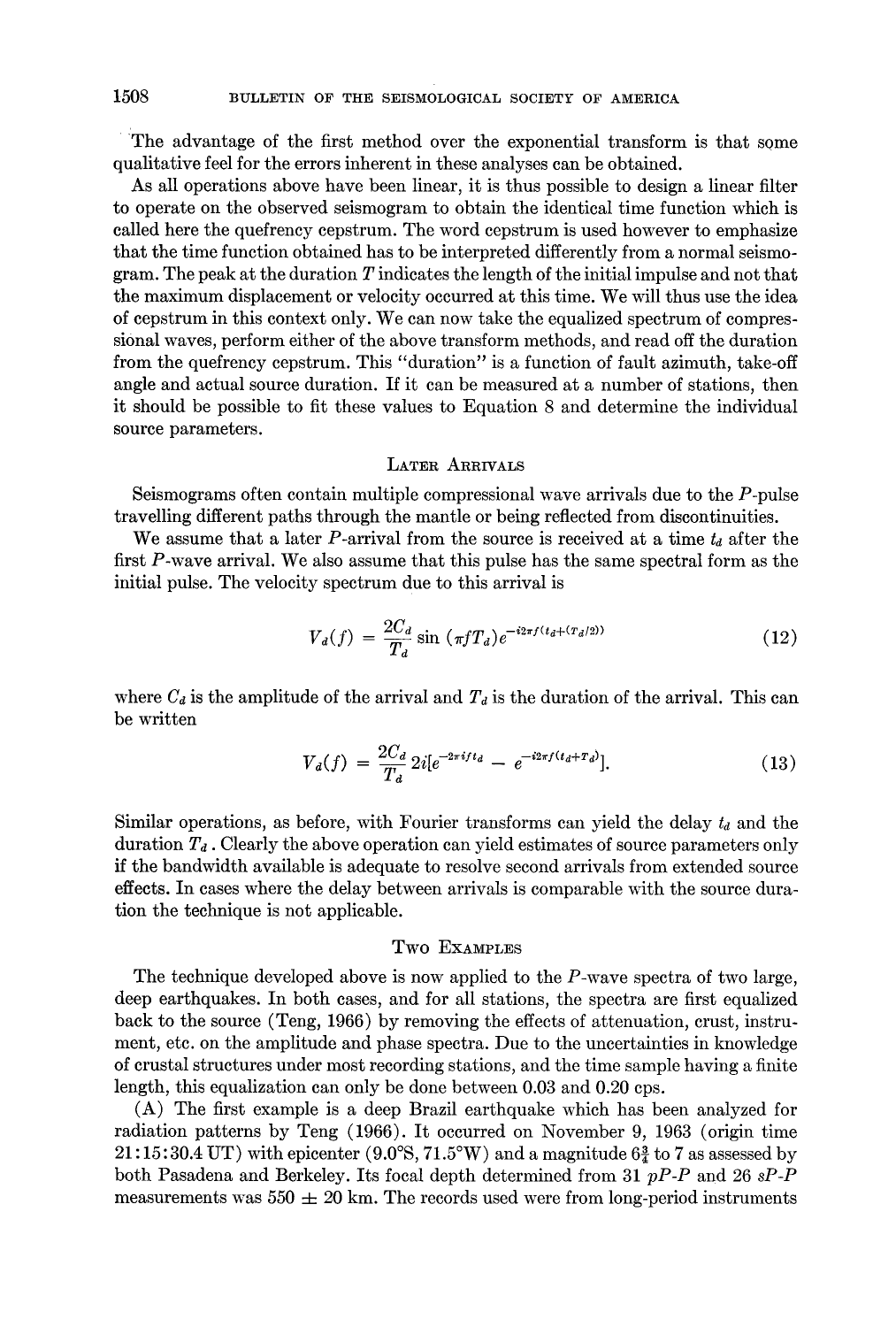

Fig. 3. Original seismogram and quefrency cepstrum of the *PZ* phase from the Brazil earthquake for station SBA.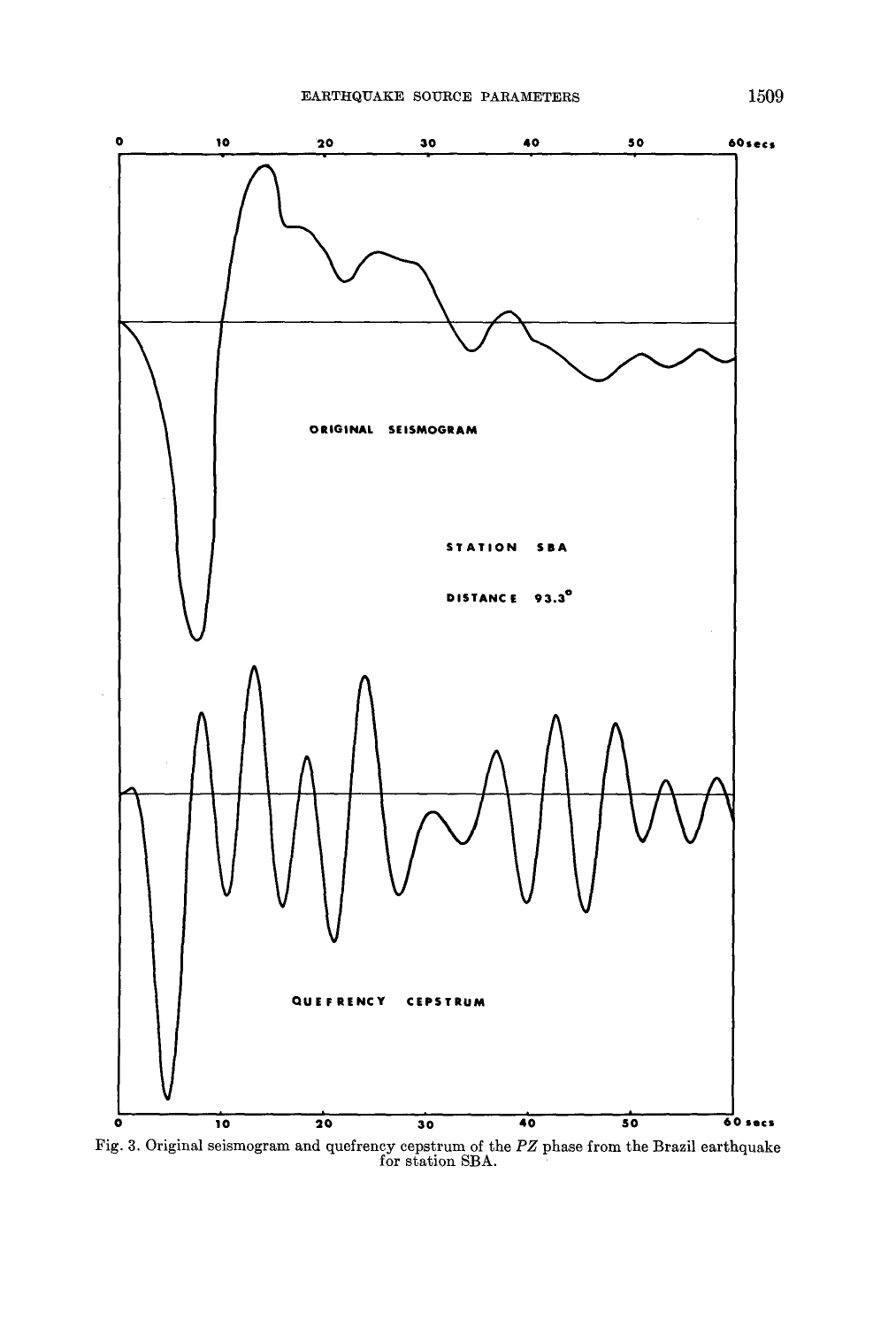

Fig. 4. Original seismogram and quefrency cepstrum of the *PZ* phase from the Brazil earthquake for station HLW.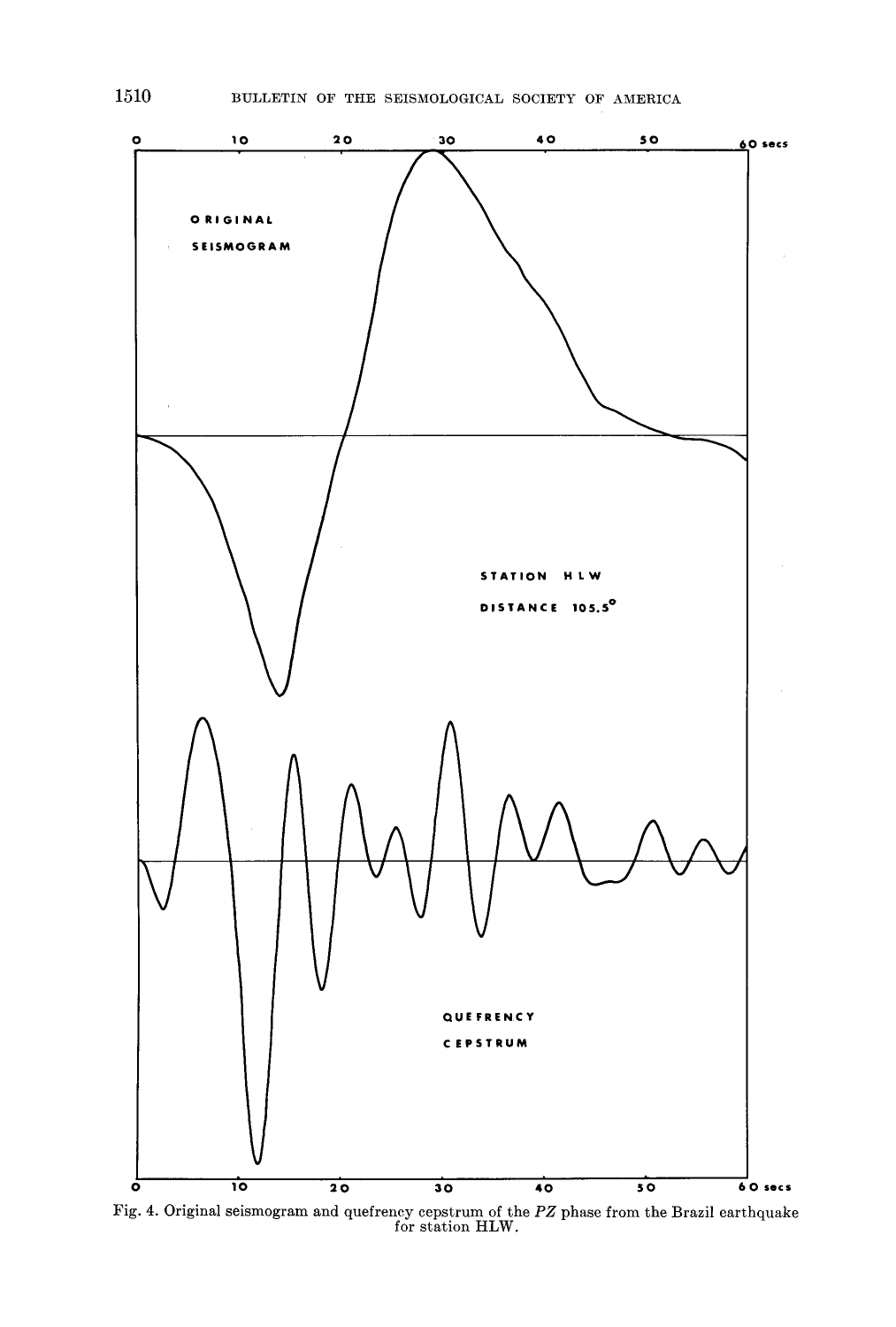of the USCGS World-Wide Standardized Network. The time interval of Fourier analysis for all time records was 60 seconds and only the vertical component was used.

Figure 3 shows the seismograms of the *PZ* phase and its associated cepstrum (the Fourier transform of the band-limited spectrum) for station SBA (azimuth: 179.7°; distance 93.3°). This cepstrum can be interpreted as consisting of an initial arrival with duration 4.8 sec and another arrival at around 40 see delay time. Due to noise and resolution effects, the exact value of delay and duration of the second arrival cannot be measured.

An interesting cepstrum is displayed, with the initial seismogram, in Figure 4. This is for station HLW (azimuth:  $61.5^{\circ}$ ; distance:  $105.5^{\circ}$ ). A first arrival of duration 12.0 sec, which is approximately twice as long as the average duration at all the other stations, is readily observable and the longer duration can be interpreted as due to the interaction of P and *PcP.* A second arrival with a delay of 31 sec is readable though not absolutely certain. As the delay of *pP* was greater than the length of time sample and was also readily observable later in the seismogram, this arrival has to indicate structure either in the upper mantle or at the mantle-core boundary.

| Station      | Relative Azimuth<br>$a$ (degrees) | Take-Off Angle<br>$ih$ (degrees) | Duration (Mean) T(secs) | Residual (secs) |
|--------------|-----------------------------------|----------------------------------|-------------------------|-----------------|
| BHP          | 24.4                              | 112.5                            | 5.1                     | $-0.1$          |
| <b>BOG</b>   | 10.8                              | 101.3                            | 6.05                    | $+0.3$          |
| <b>STU</b>   | 319.2                             | 152.9                            | 5.4                     | $-0.3$          |
| TOL          | 313.6                             | 149.0                            | 5.6                     | $-0.3$          |
| AAM          | 11.4                              | 135.0                            | 4.55                    | $-0.5$          |
| $_{\rm BOZ}$ | 29.5                              | 142.5                            | 5.35                    | $+0.6$          |
| <b>KIP</b>   | 68.4                              | 150.3                            | 5.2                     | $+0.6$          |
| OXF          | 20.5                              | 131.5                            | 5.3                     | $+0.3$          |
| AFI          | 105.4                             | 154.0                            | 5.0                     | $+0.2$          |
| <b>BUL</b>   | 248.5                             | 153.8                            | 6.8                     | $+0.6$          |
| PRE          | 243.1                             | 153.6                            | 6.55                    | $+0.4$          |

TABLE **1**   $\mathbf{D}_{\text{D}}$ 

Teng  $(1966)$ , using amplitudes of P and S waves at stations surrounding the source, obtained radiation patterns for the earthquake and, correlating the observed pattern with theoretical patterns, obtained these fault parameters:

Strike Azimuth  $c = 170^\circ$ 

Fault motion direction  $\lambda = 270^{\circ}$ 

Dip  $\delta = 45^\circ$ 

We have obtained the duration at stations surrounding the source (Table 1) by the technique described above and, with these values have performed a least-squares fit to equation 8, using a technique as illustrated in Flinn (1965).

The following parameters were obtained: Strike Azimuth  $c = 20^{\circ}$ 

Fault motion direction  $\lambda = 90^{\circ}$ 

Dip  $\delta = 45^\circ$ 

Fracture duration  $T_f = 7 \pm 0.5$  sec

Compressional duration  $T_p = 1.7 \pm 0.5$  sec

Using a compressional wave velocity of 9.8 km/sec at the depth of 550 km we have Fracture length  $= 27 \pm 5$  km

Fracture velocity =  $3.8 \pm 0.7$  km/sec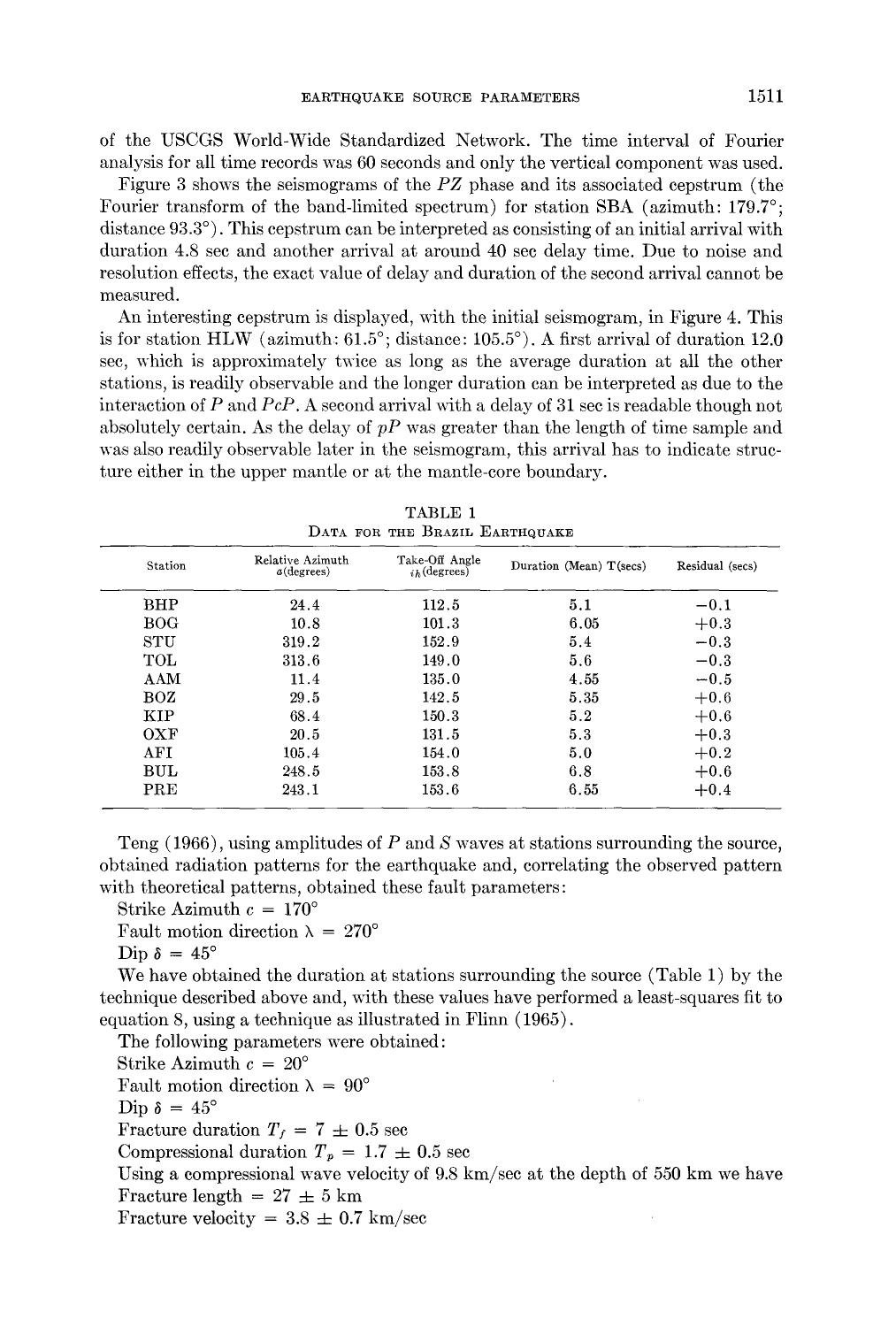(B) The second example is that of a deep earthquake below the Banda Sea which Teng (1966) has also analyzed using radiation patterns. The event occurred on March 21, 1964 (origin time 03:42:19.6 UT) with epicenter (6.4 S, 127.9 E) with magnitude  $6\frac{1}{4}$  to  $6\frac{3}{4}$ . From 15 *pP-P* and 11 *sP-P* measurements the depth was determined to be  $350 \text{ km } \pm 20 \text{ km}$ . The durations, measured at stations surrounding the source have been obtained as in the first example and their values are shown in Table 2.

Teng (1966) in his analysis of this earthquake, using amplitudes to obtain radiation patterns, obtained the following parameters for this Banda Sea shock:

Strike azimuth  $c = 85^\circ$ Fault motion direction  $\lambda = 315^\circ$ 

Dip  $\delta = 84^\circ$ 

Fitting the durations obtained (Table 2) by a least-squares technique, the following values were obtained:

Strike azimuth  $c = 265^\circ$ 

Fault motion direction  $\lambda = 350^{\circ}$ 

Dip  $\delta = 60^\circ$ 

| <b>Station</b>       | Relative Azimuth<br>$a$ (degrees) | Take-Off Angle<br>$ih$ (degrees) | Duration (Mean)<br>$T$ (secs) | Residuals<br>(secs) |  |  |  |
|----------------------|-----------------------------------|----------------------------------|-------------------------------|---------------------|--|--|--|
| $\operatorname{ADE}$ | 197.9                             | 131.5                            | 9.3                           | $+1.0$              |  |  |  |
| $_{\rm BAG}$         | 17.6                              | 128.4                            | 6.1                           | $-0.3$              |  |  |  |
| MON                  | 293.4                             | 152.4                            | 7.9                           | $-1.3$              |  |  |  |
| MTJ                  | 345.7                             | 137.4                            | 8.3                           | $+0.2$              |  |  |  |
| MUN                  | 158.2                             | 130.5                            | 5.5                           | $-0.8$              |  |  |  |
| <b>NHA</b>           | 45.2                              | 129.9                            | 6.7                           | $+1.4$              |  |  |  |
| <b>SEO</b>           | 1.1                               | 137.8                            | 7.0                           | $-0.4$              |  |  |  |
| TAU                  | 202.2                             | 135.5                            | 9.6                           | $+1.1$              |  |  |  |
| WEL                  | 222.7                             | 141.8                            | 8.4                           | $-0.7$              |  |  |  |
| MAN                  | 17.9                              | 126.9                            | 6.2                           | $-0.2$              |  |  |  |

TABLE 2 DATA FOR THE BANDA SEA EARTHQUAKE

Fracture duration  $T_f = 7 \pm 1.2$  sec

Compressional duration  $T_p = 4 \pm 1.1$  sec

Using a compressional wave velocity of 8.8 km/sec at 350 km depth, we have

Fracture length  $= 35 \pm 10$  km

Fracture velocity =  $5 \pm 2.3$  km/sec

Thus for two earthquakes, we have obtained important information about their source parameters by an alternative procedure to that used by others. Previously, point sources have been used to interpret body-wave seismograms and derive source parameters (see, for example, Teng, 1966). However, by using this idea of duration, more accurate source parameters can be obtained together with knowledge of the errors in the values so derived.

# DISCRIMINATION BETWEEN EARTHQUAKES AND EXPLOSIONS

Sharpe (1942) has derived the far-field displacement time function for the case of a step pressure-pulse on the inside of a spherical cavity. He obtains

$$
D_b(t) = \frac{a^2 \cdot p_0}{2\sqrt{2} \cdot \mu r} \cdot e^{-\omega' \tau/\sqrt{2}} \cdot \sin(\omega' \tau)
$$
 (14)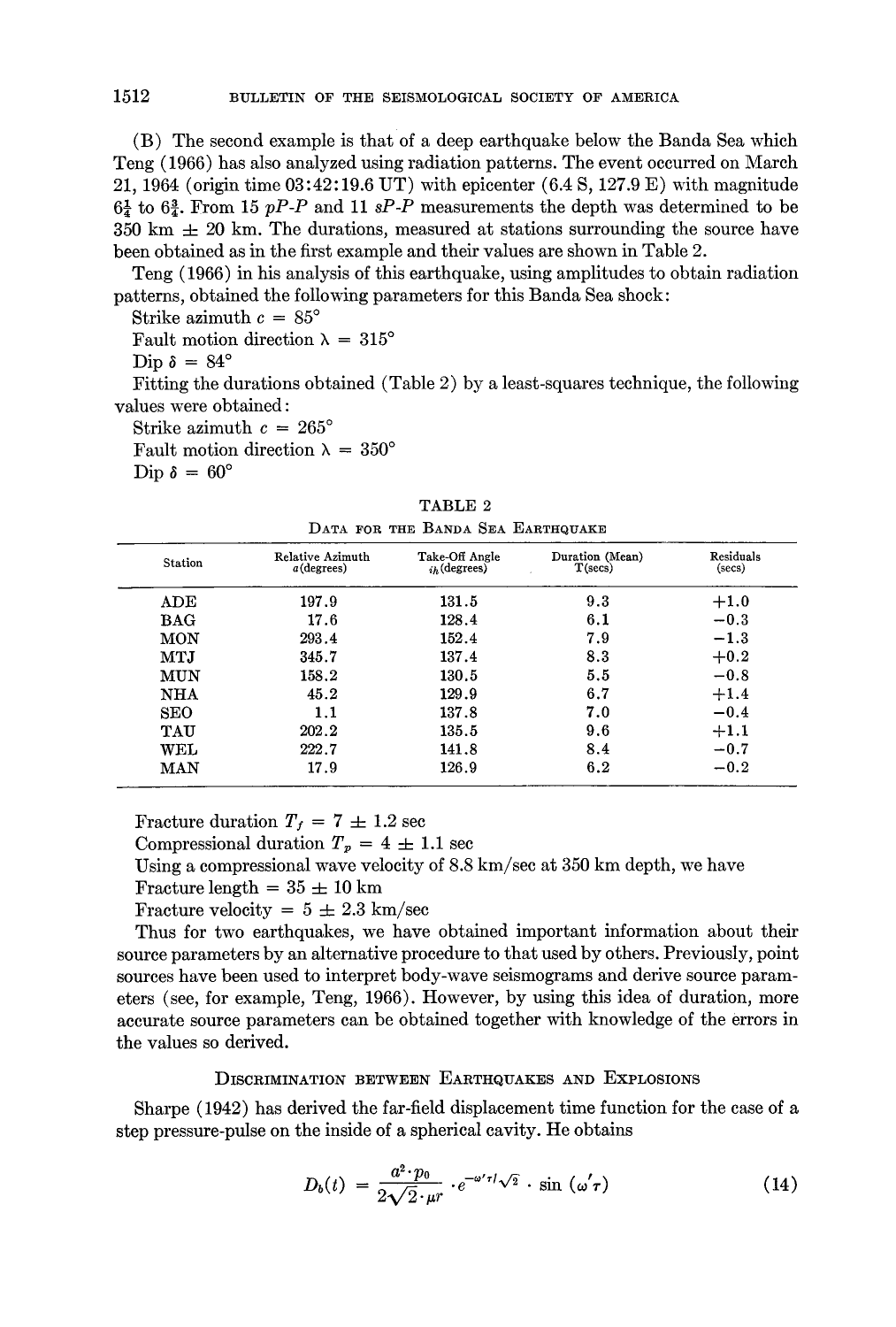where

a is the radius of the cavity  $p_0$  is amplitude of pressure pulse  $\omega' = 2 \cdot \sqrt{2} \cdot U_p^2 / 3a$  $\tau = t - r/U_p$ *>=0* 

r is travel distance of wave  $U_p^*$  is compressional wave velocity at source. The frequency spectrum of this displacement time function is given by

$$
\widetilde{U}_b(f) = \omega'/\{(\omega'/\sqrt{2} + i \cdot 2\pi f)^2 + \omega'^2\}.
$$
\n(15)

Between the frequency limits  $\pm f_{\text{max}}$ , where

$$
f_{\max} = \sqrt{\frac{3}{2}} \cdot \frac{\omega'}{2\pi} \tag{16}
$$

this spectrum can be expanded in a complex Fourier series of period ( $4 f_{\text{max}}$ ) i.e.,

$$
\widetilde{U}_b(f) = \sum_{n=-\infty}^{\infty} c_n \cdot e^{-i2\pi n f/\left(4 \cdot \sqrt{\frac{3}{2}} \cdot \frac{\omega'}{2\pi}\right)}.
$$
\n(17)

Evaluating the coefficients  $c_n$ , we find

$$
c_1 = \frac{1}{\sqrt{3} \cdot \omega'} (0.84 + 0.02i)
$$
 (18)

with all other coefficients negligibly small relative to  $c_1$ . Thus we can approximate the displacement spectrum from an explosive source by

$$
\tilde{U}_b(f) = c' \cdot e^{-i2\pi f T_b} \tag{19}
$$

where

$$
c' = \frac{a^2 \cdot p_0}{2\sqrt{2} \cdot \mu r} \cdot \frac{1}{\sqrt{3}\omega'} \left( .84 \right) \tag{20}
$$

$$
T_b = \frac{\sqrt{3}\pi}{4} \cdot \frac{a}{U_p^*} \tag{21}
$$

and where we have ignored the small imaginary contribution in the coefficient  $c_1$ .

To obtain some idea of the values that  $f_{\text{max}}$  and  $T_b$  will possess in a nuclear explosion, let us take the Rainier event. This explosion was assigned a magnitude  $M_*$  of 4.3, and the radius of the cracking zone was calculated to be between 366 meters and 488 meters (Archambeau, 1965). As beyond the cracking zone is the purely elastic zone, we take the radius of this cracking zone to be the radius of the equivalent cavity in Sharpe's model. Assuming a local compressional wave velocity of 4 km/sec, we have an ex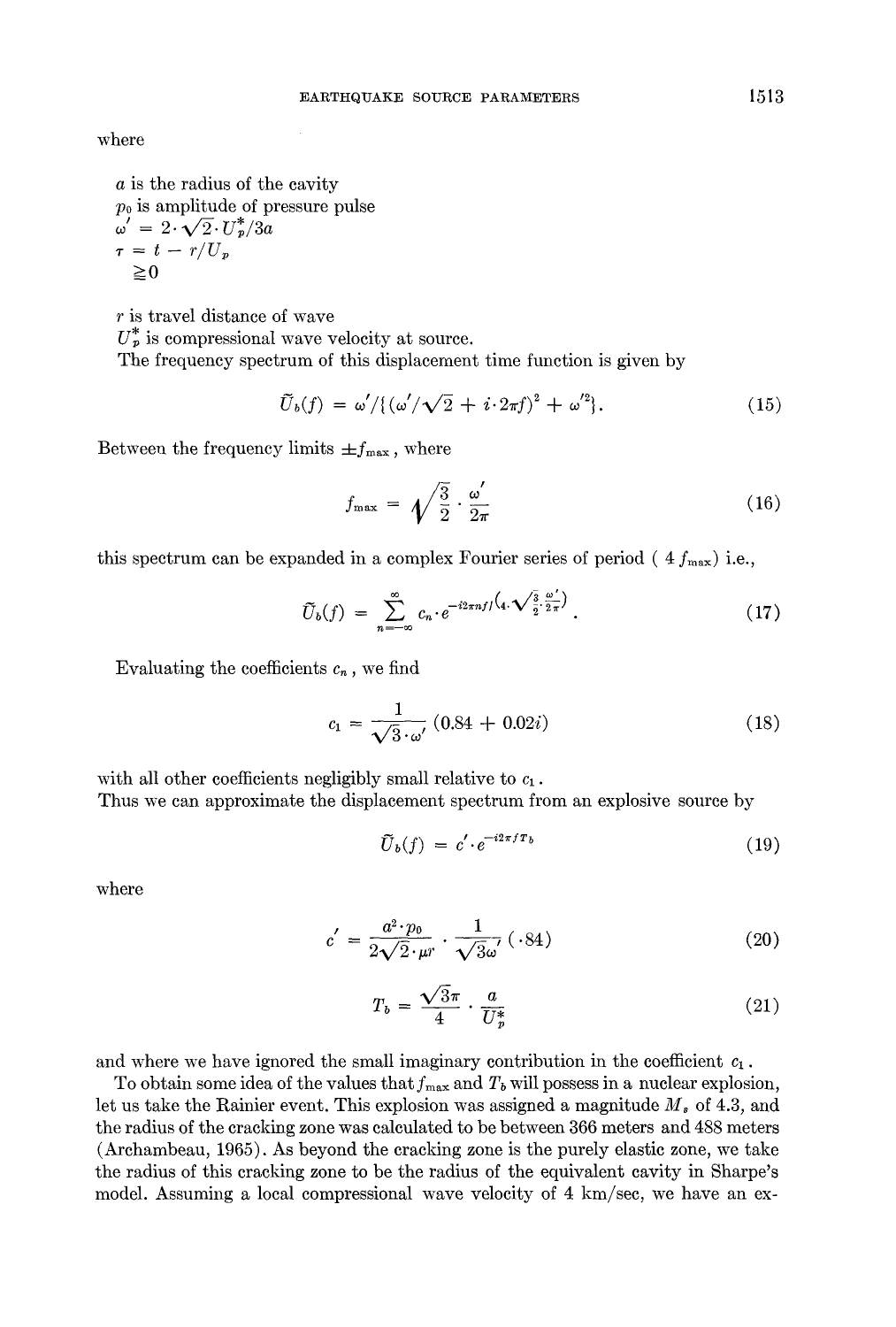plosion duration  $T_b$  of .12 to .16 see, with corresponding frequency limits  $f_{\text{max}}$  of 1.5 to 2.0 eps.

Consider now the ease of an earthquake and an explosion occurring at or near the same location, emitting eompressional waves that travel identical paths to a recording seismometer. By taking the ratio of the spectrum of the earthquake and the explosion, all path and measuring effects are removed. Thus, for first arrivals only, we have the spectral ratio

$$
R(f) = \frac{\tilde{U}_{eq}^z(f)}{\tilde{U}_b^z(f)} = K' \frac{\sin (\pi f T_{eq})}{\pi f T_{eq}} e^{-i\pi f T_{eq}} / L' e^{-i2\pi f T_b}
$$
(22)

where  $K', L'$  are real amplitudes

 $T_{eq}$  is earthquake duration (as defined in eqn. 8)

 $T<sub>b</sub>$  is explosion duration (as defined in eqn. 21).

This ratio can now be expressed more conveniently as

$$
R(f) = \frac{K'}{L'} \frac{2i}{\pi f T_{eq}} \left( 1 - e^{-i2\pi f T_{eq}} \right) / e^{-i2\pi f T_b}.
$$
 (23)

In order to emphasize the oscillatory nature of this function in preparation for spectral analysis we remove the inverse frequency dependence, and obtain the final form

$$
R'(f) = 2\pi f R(f) = \frac{4i}{T_{eq}} \frac{K'}{L'} \left[ e^{+i2\pi f T_b} - e^{-i2\pi f (T_{eq} - T_b)} \right]. \tag{24}
$$

Operating on this frequency ratio function *R'(f)* with positive and negative complex Fourier transforms,  $(e^{+2\pi i/\bar{q}} \text{ and } e^{-2\pi i/\bar{q}} \text{ respectively})$ , will yield peaks in the cepstrum at quefrencies equal to  $(T_{eq} - T_b)$  and  $(T_b)$  respectively. It should be emphasized that this can only be done for frequencies less than or equal to the frequency limit  $f_{\text{max}}$ .

Using durations obtained from stations surrounding the source, and using a least squares fit technique as before, it should be possible to obtain the source parameters for both earthquake and nuclear explosion.

### EXAMPLE

The spectra of P pulses from an earthquake-nuclear explosion pair were analyzed using the technique described above. The earthquake was the Fallon event of 20 July, 1962, at a depth of 25 km and a body wave magnitude 4.4. The nuclear explosion was the Shoal event of 26 October, 1962, at a depth of 0.4 km and a body-wave magnitude 4.9. The explosion had approximately the same epicenter as the earthquake. Four stations for this pair were analyzed. The separate P phases are first isolated and selected from the original seismogram by using a rectilinear motion filter to obtain onset and interval times, (Archambeau and Flinn, 1965). Each isolated phase from the vertical seismogram is then filtered with a wide pass-band filter, and tapered with a cosine function over the latter 5 per cent of record. Only the initial  $P$  phases were used in obtaining spectrum for the analyses. As the operations performed on each isolated phase were the same for both explosion and earthquake, any frequency effect of these operations will cancel on taking the spectral ratio.

Two stations of the four taken were amenable to this spectral technique and values for explosion duration and earthquake duration were obtained. The isolated initial P phases for station BL-WV (distance 3200 km) are displayed in Figure 5. Using a fre-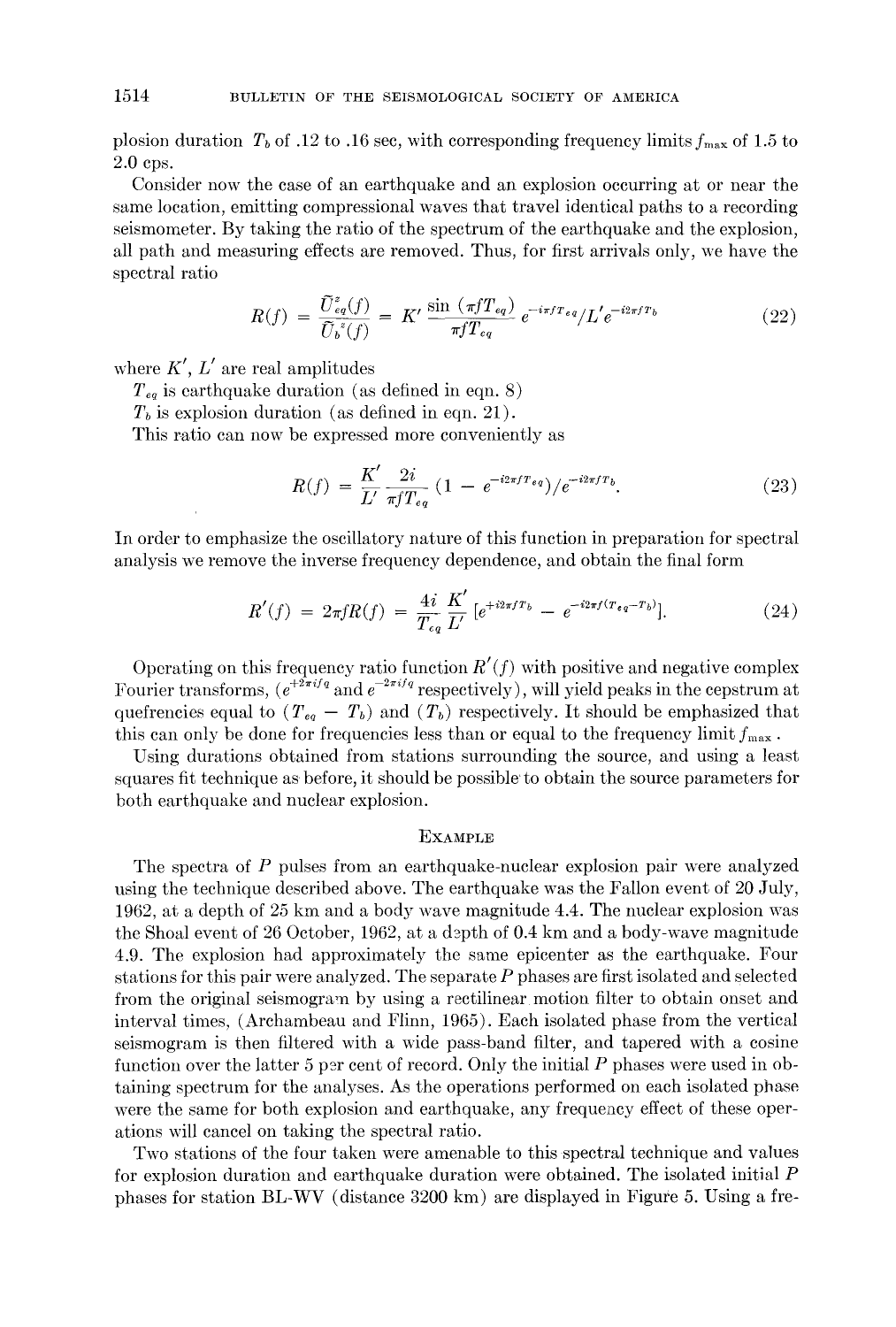quency band of 0.3 cps to 1.0 cps, the transforms of the spectral ratio gave the nuclear explosion duration for this station to be 0.40 sec and the earthquake duration to be 2.35 sec.

The other station interpretable was DR-CO (distance  $940 \text{ km}$ ). Using a frequency band of 0.0 to 1.5 cps, the value of nuclear explosion duration at this station was 0 35 sec with an earthquake duration of  $2.4$  sec. The other two stations, CP-CL and DH-NY at distances from the source of 770 km and 3620 km respectively, were not interpretable



Fig. 5. Initial isolated P phases from the Shoal nuclear explosion and Fallon earthquake recorded at Station BL-WV.

with this spectral technique. It is conjectured that this failure is due to excessively noisy seismograms or incorrect choice of the first arrival.

It is readily noticeable that the duration of the explosive source found here is markedly longer than that of Rainier. E. A. Flinn (personal communication) informs us that as the yield ratio of Shoal to Rainier is 6.8, and as one would expect the radius of the cracked zone to go up as the cube root of the yield, the "duration" would go up in the same way. However, the duration of Shoal is greater than of Rainier by a factor  $0.4/0.15 = 2.6$ , which is close to the square root of 6.8; Flinn conjectures that preexisting jointing and zones of weakness may affect the relationship.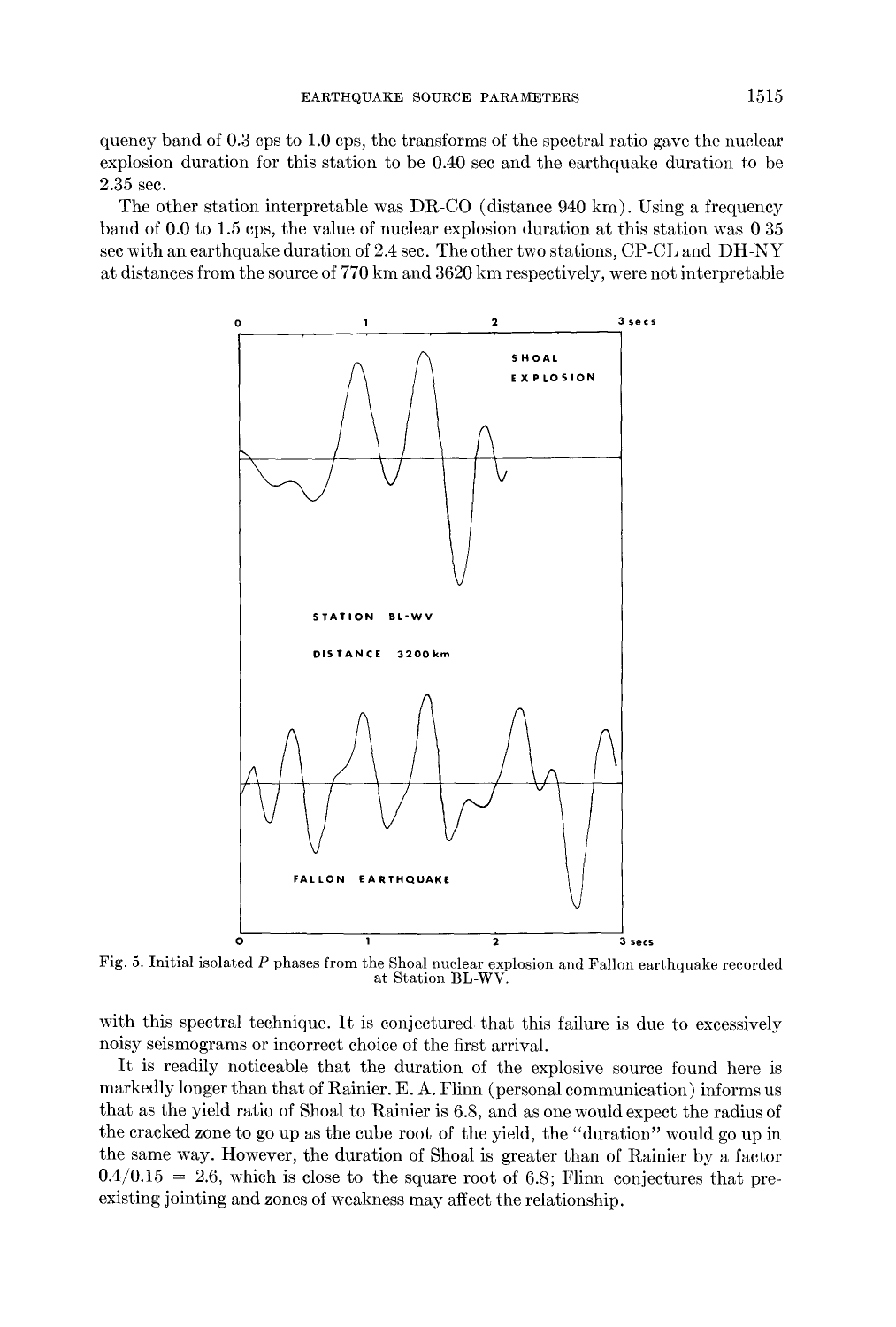Another possible reason for a longer observed duration for Shoal is that the arrival may be contaminated by  $pP$  which, for an explosion depth of 0.4 km in material of  $P$ velocity 4 km/see, has a delay of about 0.2 sees. Thirlaway (1966) has also postulated such arrivals.

### DISCRIMINATION

Similarly we can obtain spectral ratios for compressional pulses from two nuclear explosions from the same location and recorded at the same station. We have i.e.,

$$
R_b(f) = \frac{L_1}{L_2} e^{-i2\pi f (T_{b_1} - T_{b_2})}
$$

for f between the appropriate limits.

As the resolution of this method is little better than 0.05 sec, the durations  $T_{b_1}$  and  $T_{b_2}$  will have to differ by at least this amount in order to obtain this difference by the Fourier transform method.

If the spectral ratio of P pulses from two earthquakes is taken, we have:

$$
R_{eq}(f) = \frac{M_1}{M_2} \frac{(1 - e^{-i2\pi f T_1})}{(1 - e^{-i2\pi f T_2})}.
$$

That is, after removing the non-oscillating term,

$$
R_{eq}(f) = \frac{M_1}{M_2} \left( -e^{-i2\pi f T_1} + e^{-i2\pi f T_2} - e^{-i2\pi f (T_1 + T_2)} + \cdots \right)
$$

where longer duration terms have been ignored. Fourier transform of this ratio will give the durations  $T_1$  and  $T_2$ .

We now wish to use this knowledge of the difference in spectrums between nuclear explosions and earthquakes in order to discriminate between them. Theoretically, if the spectrum of an initial  $P$  pulse from a suspicious seismic event is compared, by the spectral ratio method, with a standard earthquake or nuclear explosion spectrum from the same region, then it should be possible to obtain the nature and duration of the event as outlined here. There will of course be serious problems with low level signals in which noise becomes a significant factor. As the technique of using the spectral ratio of two events has a sound theoretical background, however, it should be possible to derive a more advanced technique for estimating durations when noise is taken into account. The important result to note is that the duration, as defined above, of earthquakes is from two to ten times larger than that of nuclear explosions of similar magnitudes.

The relationship between the discrimination techniques described here and other methods currently in use can only be mentioned briefly. An evaluation of the effectiveness of our technique compared with these others cannot be made in this paper because of the limited number of examples presented here. Thirlaway (1966) summarized the apparent difference in reverberation time or "complexity" between earthquakes and explosions. The time interval over which continuing  $P$  wave radiation arrives as measured by this array process is significantly greater than the durations measured here. They are in fact too large to be accounted for by radiation from different parts of an extended source region, and most probably can be explained by conversion of S- to P-wave types in the vicinity of the source. Thus, there is no direct relation between the "complexity" and the "duration" of seismic sources. Liebermann *et al.* (1966) find consistent differences between body-wave and surface-wave magnitudes calculated for